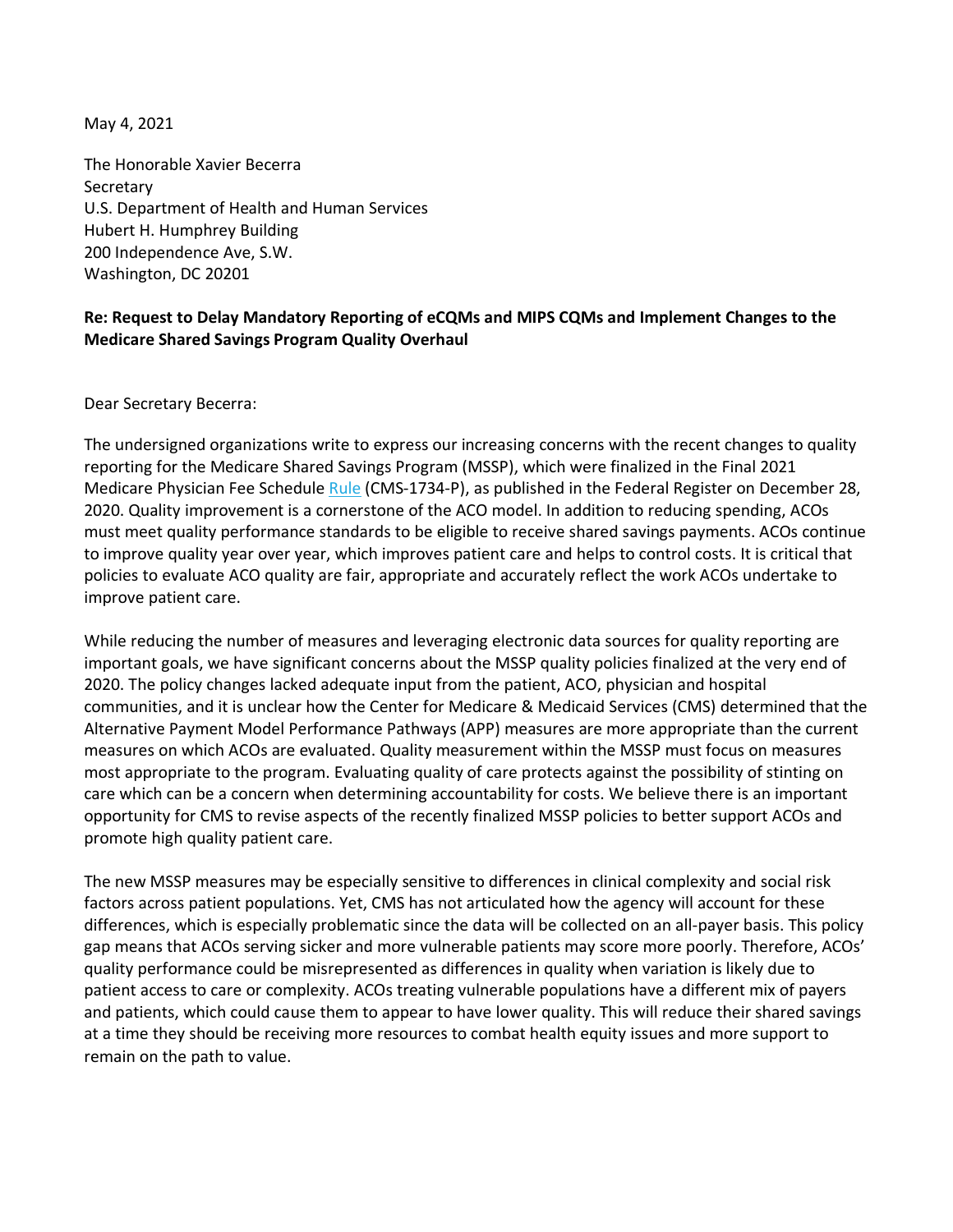As noted by CMS, the goal of evaluating ACOs though the APP is alignment. However, it makes little sense to align MSSP quality with the Merit-based Incentive Payment System (MIPS) when the goal of the Medicare Access and CHIP Reauthorization Act (MACRA) is to advance clinicians from MIPS to Advanced APMs. For performance year 2021, 40 percent of Medicare ACOs are in Advanced APMs, meaning they are exempt from MIPS. Many of these ACOs have not been evaluated under MIPS for years but will now be tied to MIPS through the APP.

The quality changes also ignore the time it takes to adopt and implement electronic measures. Therefore, key policy changes and additional time are needed to ensure that ACOs can participate successfully and that patient care is not negatively impacted. In a recent survey fielded by the National Associations of ACOs (NAACOS), where a quarter of all MSSP ACOs responded, 99 percent of ACO respondents report their ACO is concerned with the requirement to implement eCQMs or MIPS CQMs in 2022. Nearly 75 percent specifically noted they are "extremely concerned" or "very concerned".

Furthermore, while much progress has been made in the past decade, these changes come at a time when the number of MSSP ACOs is declining. For example, according to [data](https://www.cms.gov/files/document/2021-shared-savings-program-fast-facts.pdf) released by CMS in January, the number of MSSP ACOs reached its lowest level since the Trump administration took office four years ago. To start 2021, 477 ACOs are participating in the MSSP, down from a high of 561 in 2018 and the lowest since 480 participated in 2017. The program is further threatened by these quality changes. We request CMS correct the flawed MSSP quality overhaul as an early step towards strengthening the MSSP and the overall shift to value in Medicare. We offer the following feedback and recommendations to improve the quality portion of the MSSP. These recommendations are based on input from ACOs, and specifically we urge CMS to take swift action to:

- 1. Delay the mandatory reporting of electronic Clinical Quality Measures (eCQMs) and Merit-based Incentive Payment System Clinical Quality Measures (MIPS CQMs) for at least three years.
- 2. Limit ACO reporting to ACO assigned beneficiaries only, rather than all patients across payers.
- 3. Lower the data completeness requirements beginning at 40 percent with a gradual increase to a maximum of 50 percent for those reporting eCQMs or MIPS CQMs or explore alternative approaches.
- 4. Reassess the appropriateness of the measures included in the APM Performance Pathway (APP) measure set and solicit additional input through the Measures Application Partnership (MAP) prior to finalizing a complete set of patient-centered measures for MSSP reporting.
- 5. Clarify and establish quality performance benchmarks in advance for all ACO reporting options.
- 6. Retain pay-for-reporting when measures are newly introduced or modified.

The rushed implementation of the MSSP quality overhaul has resulted in many unanswered questions about how to satisfy the new requirements for reporting all-payer data and reporting eCQMs and MIPS CQMs. These questions remain unanswered by CMS, despite the fact that we are well into the performance year and ACOs have an option to report via eCQMs and MIPS CQMs for 2021. We are very concerned that if changes are not made as soon, multiple negative unintended consequences may come to fruition, including the following.

- 1. ACOs and their participating TINs will bear significant costs for electronic health record (EHR) and/or system upgrades and shoulder data collection burdens during the ongoing global pandemic.
- 2. ACOs could be deterred from entering the MSSP or leave the MSSP entirely.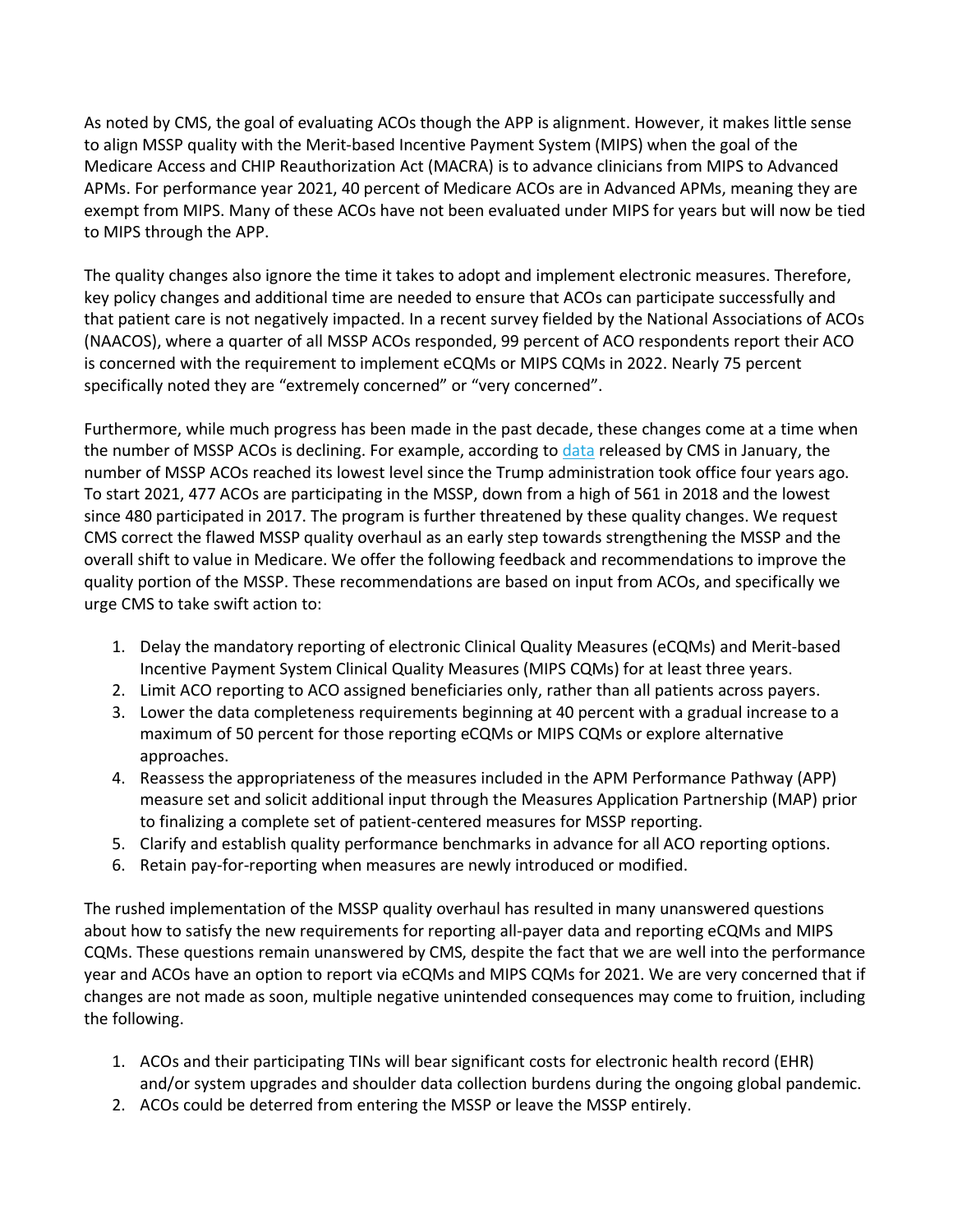3. ACOs may drop clinicians, particularly specialists, small practices or those treating vulnerable populations, thus excluding them from the value transition. 2022 participation decisions must be made and submitted to CMS this summer.

#### **Recommendation 1: Delay the mandatory reporting of eCQMs and MIPS CQMs for at least three years.**

ACOs support the move to electronic reporting given benefits of reduced manual chart abstractions and reporting, but they anticipate notable barriers which outweigh those benefits, including: 1) the lack of standardization across EHRs and 2) the administrative burdens and costs associated with the new reporting requirements.

ACOs have a significant number of vendor systems from which the data would be collected. Almost 40 percent of ACOs reported that they have more than 15 EHRs across their practices/participant TINs, which exponentially complicates things. While one might assume that EHR vendor systems with 2015 Certified Electronic Health Record Technology (CEHRT) would be able to easily report the most recent version of an eCQM for MIPS with minimal manual effort, that is not the case. In addition, the CEHRT requirements do not standardize the capture and reporting of individual eCQM data elements across vendor systems, and ACOs will still need to tailor data extracts and uploads across systems and participating TINs. Nearly 70 percent of survey respondents reported that their ACO does not have software in place to assist with integrating and extracting quality data from their participating TINs' EHRs.

There is a significant amount of work that must be completed by each ACO to ensure that reliable and valid data are extracted from the various systems. In addition, it is not clear what type of data auditing will be required, what criteria should be used to report across all the TINs, or even if ACOs are required to report data for participant TINs only. Many questions also remain on the extent to which the reporting and validation can be assumed by the ACO and not the participant TINs. It is possible that ACO contracts with participating practices may require those practices to bear the burden of the data mapping, extracting, and reporting to the ACO due to contractual and legal issues of an ACO accessing data for individuals who are not within the ACO. These issues are a result of the all-payer reporting requirement; therefore we do not support this requirement, as further illustrated below.

The administrative burdens are also tied to significant costs, which will strain ACOs during a very challenging time as they continue to combat COVID-19. The resources, staff time and funding used to meet the new requirements would be much better served in other areas, such as improving patient care, responding to the COVID-19 pandemic and implementing new clinical transformations to enhance patient outcomes. Many ACOs reported that they do not know exactly how much it will cost their ACO to comply with the new requirements. However, of those who were able to provide an estimate in the survey, many identified the cost would be in the hundreds of thousands of dollars or over a million dollars.

It is important to recognize the timing of these investments. ACOs will need to fund this work upfront, which is a considerable deterrent for ACOs considering joining the MSSP or those weighing remaining in the program. Over the course of the program, an average of 35 percent of ACOs have earned shared savings, illustrating the challenging nature of the program. The uncertainty of earning shared savings means ACOs will have a difficult time funding these quality changes up front, not knowing if they will earn shared savings which are paid roughly nine months after the close of the performance year.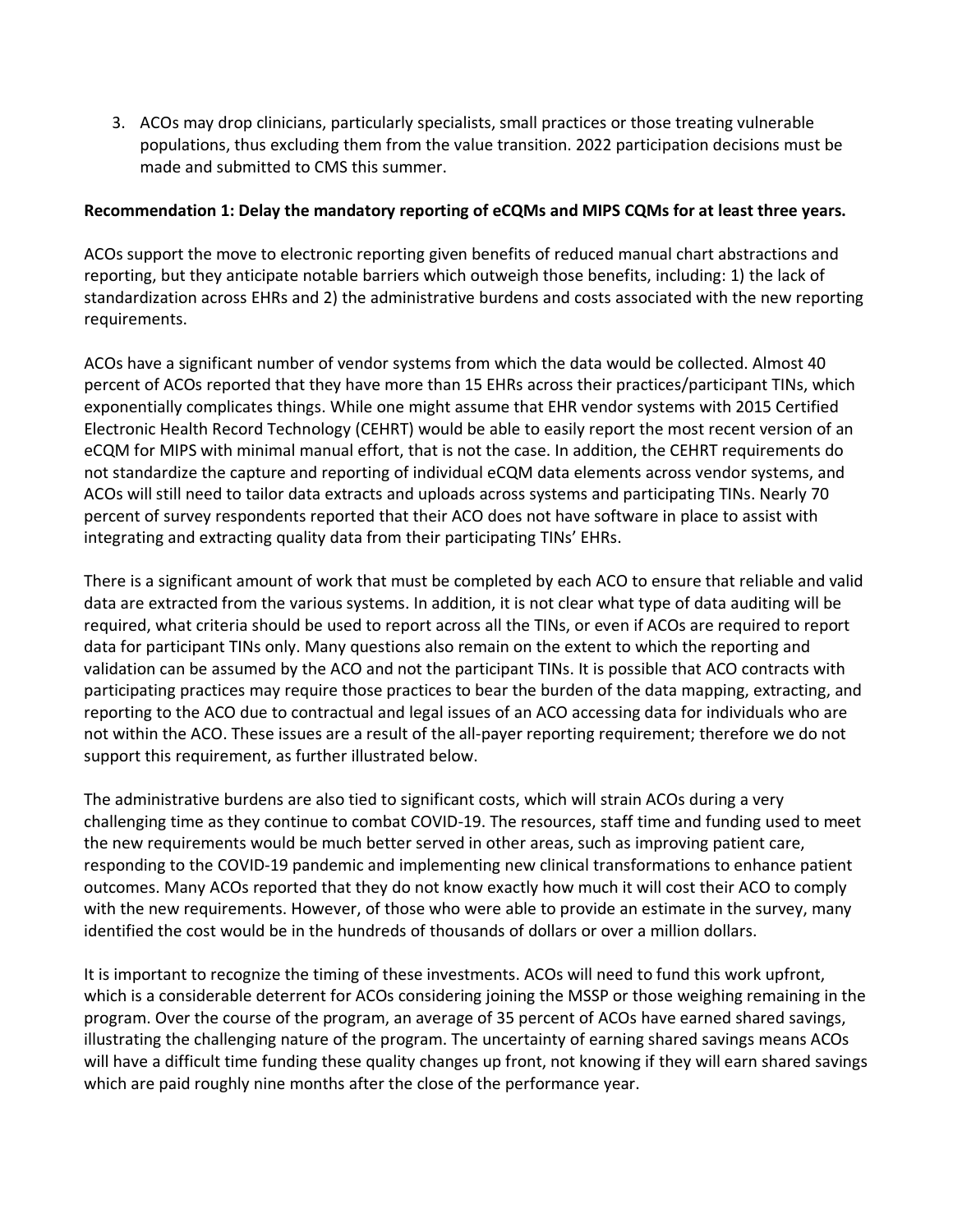Given the potential impact on operating budgets, ACOs will need additional lead times to price out and build in this work, making it difficult or next to impossible for many ACOs to make this shift in 2021 for 2022. Further, given the high cost of this regulatory burden, at a minimum CMS should provide funding to ACOs to meet the requirements, or as recommended delay the shift to eCQMs or MIPS CQMs. Due to these concerns, we urge CMS to allow a gradual transition from Web Interface reporting to eCQM or MIPS CQM reporting and to delay mandatory eCQM and MIPS CQM reporting by at least three years. This transition would provide time to ensure that ACOs have the infrastructure in place and costs budgeted and for CMS to provide additional guidance and clarification on the many implementation questions.

# **Recommendation 2: Limit ACO reporting to ACO assigned beneficiaries only.**

Should or when the agency moves forward with eCQMs/MIPS CQMs, CMS should limit reporting to Medicare assigned beneficiaries. Data access concerns were one of the top three barriers identified by survey respondents, which is directly relevant to the expansion to all-payer data. While expansion to the broader population could provide a snapshot of care within a community, it is likely not representative of the care provided by the ACO. It's important to note that the MSSP is a Medicare program so those ACOs naturally focus their efforts on Medicare patients, causing them to target services and interventions for their assigned Medicare patient population. It is unreasonable to expect that an ACO can meaningfully influence the care provided to all individuals, regardless of payer, who are seen within a participating TIN but who are outside of ACO's purview.

ACOs are currently reviewing participant TINs and associated EHRs vendor systems; determining the extent to which their current contracts with the clinicians and groups allow them to have access and permission to report on all-payer data. They are also working to develop internal infrastructure or contracting with a company to pull the data from each TIN, complete patient matching, and clean and validate the data for aggregation for the ACO. During these analyses, ACOs are encountering numerous questions and challenges on whether they have the necessary permissions to report on all-payer data and data integrity could be impacted. Concerns include:

- How should an ACO handle instances where they have a contract with the TIN providing care to the ACO's attributed patients, but where the ACO does not have contracts with all of the payers in the TIN's full patient panel?
- To what extent will data validity and resulting performance scores be impacted in instances where the ACO may not have permission to receive protected health information, and therefore the aggregated data may include duplicates due to their inability to complete patient matching?
- How should an ACO handle patients who opt out of data sharing?
- Can an ACO notify participant TINs about non-ACO patients who are in need of interventions in light of the Stark law?

Because quality measure data will now include all patients who receive care from a participating TIN, it is very likely that the performance score attributed to an ACO will include variations in care delivery and achievement of outcomes that are due to patient access to care, insurance coverage, and/or medical complexity. For example, many ACOs have relationships with Federally Qualified Health Centers (FQHCs) to provide care to their assigned beneficiaries. FQHCs provide care to a broader population that may or may not have access to the same services and interventions provided by the ACO and often to individuals with multiple risk factors such as food insecurity, housing instability, or medical complexity. As a result,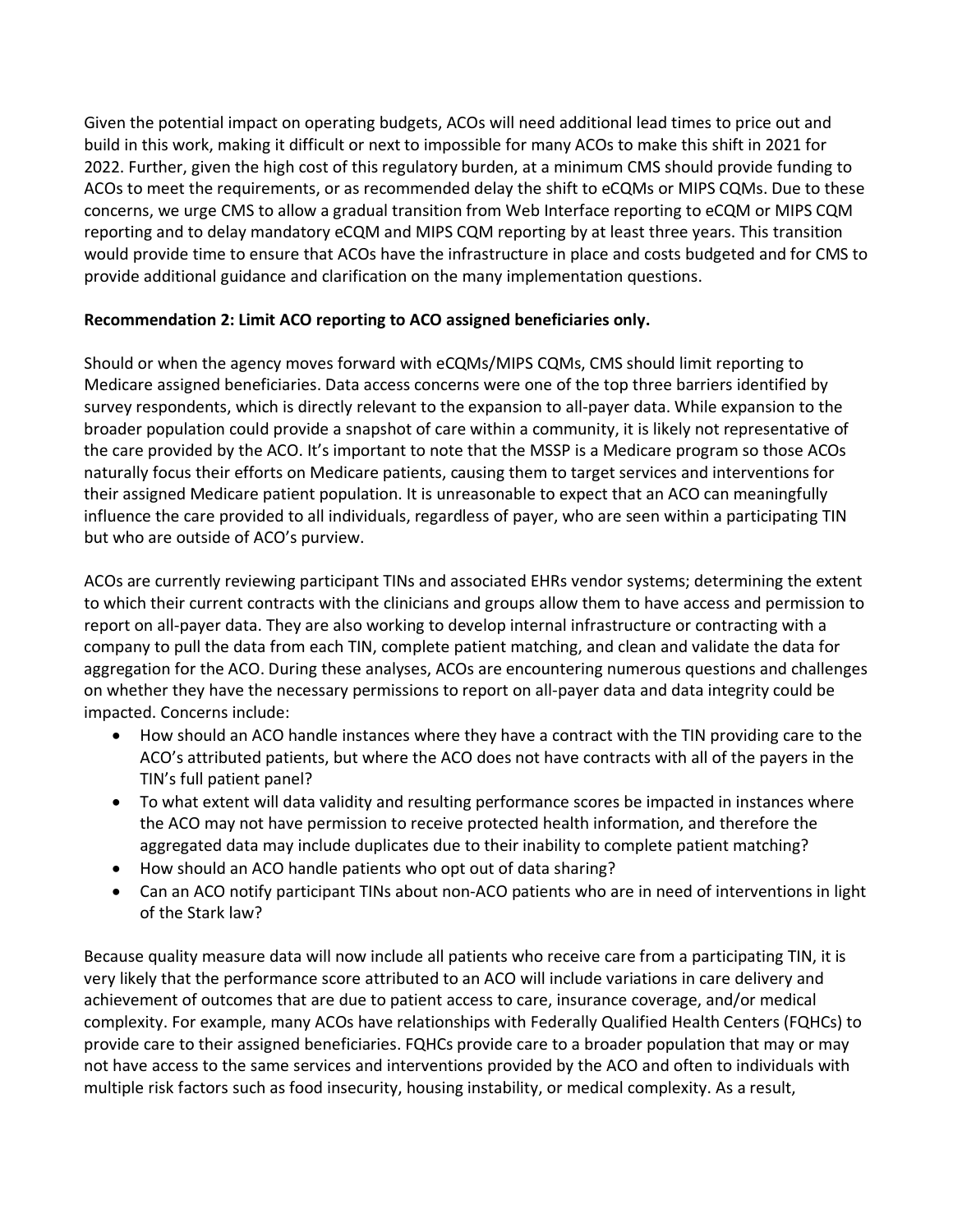performance on the quality measures could be skewed based on inequities and differences in patient mix. This misrepresentation does not serve to drive change in a meaningful and useful way and would penalize ACOs and ACO participant TINs treating more vulnerable populations.

As a result of these many concerns and the potential impact to data integrity, we believe that the expansion to all-payer data for ACOs is inappropriate. This change dramatically increases the complexity of the program, which is not in the best interest of Medicare beneficiaries, CMS or ACOs. Further, the resulting quality performance scores will not represent the quality of care provided by an ACO and will also hamper CMS's ability to evaluate the impact of ACO interventions on quality of care for the patients they serve, which is a critical component of understanding the total value the ACO model provides beyond just reducing costs.

# **Recommendation 3: Lower the data completeness requirements beginning at 40 percent with a gradual increase to a maximum of 50 percent for those reporting eCQMs or MIPS CQMs or explore alternative approaches.**

Shifting to eCQMs and MIPS CQMs across all payers exponentially increases the volume of individuals for whom data would need to be extracted and aggregated, particularly with the number of beneficiaries assigned to some ACOs. For example, at a minimum an MSSP ACO must have 5,000 assigned beneficiaries, but many ACOs are much larger, some having upwards of 100,000 assigned beneficiaries. Under the new rules, ACOs will have to report on 70 percent of patients, not just Medicare assigned beneficiaries but on all patients across all payers. The magnitude of this increase is startling compared to the small sample required under the Web Interface, requiring significant time and effort to collect the quality data needed for measurement. This new requirement is vastly different than the sampling approach used for Web Interface reporting, which was more feasible and manageable to implement and maintain. ACOs have developed processes and procedures to collect and report the Web Interface data and many must start over again to begin to collect data based on the new requirements.

Due to the challenges related to all-payer data and the potential volume of patients on which ACOs would need to report, we request CMS lower the data completeness level to no more than 40 percent with a gradual increase to a maximum of 50 percent for those reporting eCQMs or MIPS CQMs. Alternatively, CMS should explore the sampling approaches used in the Medicare Advantage program or by the National Committee for Quality Assurance or The Joint Commission. Using an alternative approach of sampling would expand the number of patients on which data are collected compared to the Web Interface but would be more feasible and not as burdensome for ACOs or CMS. Another alternative would be for CMS to consider a policy that would use a minimum attainment standard that requires 50 percent of the quality measures to meet or exceed the 40<sup>th</sup> percentile. This approach would ensure that ACOs perform well on a substantial set of measures to earn savings but does not punish ACOs that miss the mark on a measure that is either not as relevant to their patient population or has a very narrow range of performance rates.

# **Recommendation 4: Reassess the appropriateness of the measures included in the APP measure set and solicit additional input through the MAP prior to finalizing a complete set of patient-centered measures for reporting.**

CMS significantly changed the quality measure set on which ACOs must report without adequate input from key stakeholders such as the MAP. While a decrease in measures is generally supported and may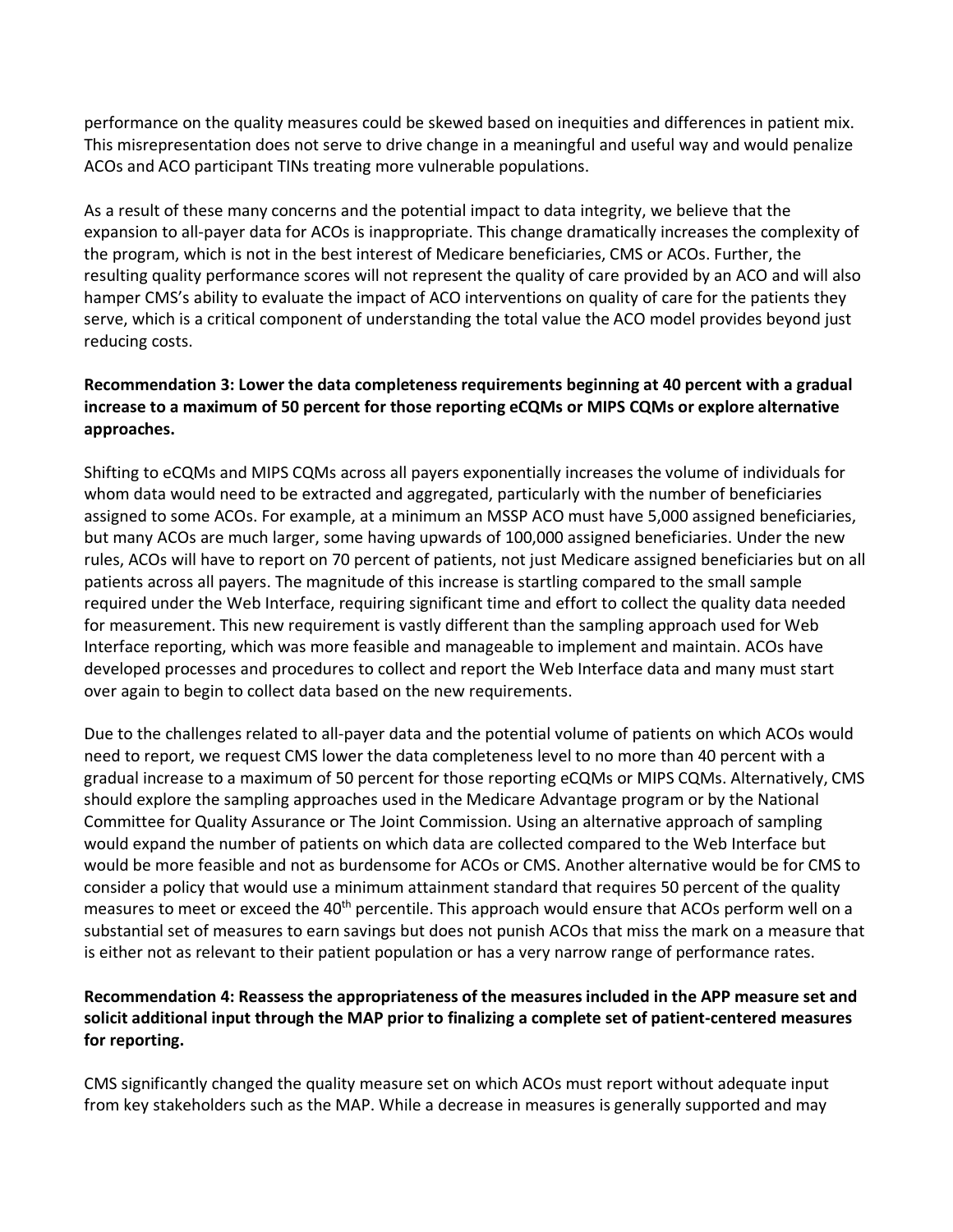reduce reporting burden, we believe the current set is too narrow and not patient-centered. Specifically, the new required measures are narrowly focused on a small set of mostly primary care services.

In addition, because the number of patients to whom the measures would apply has increased exponentially and many of the measures are broadly specified, patients who receive care from a specialist participating with an ACO will be attributed as eligible for a measure denominator for a clinical service intervention that is outside of the typical scope and practice of that clinician. Certain specialists may consider it clinically inappropriate for them to take steps to meet the primary care quality measure if the measure and its related care are outside of their professional focus. For example, if an ACO-assigned beneficiary has an annual skin exam and a diagnosis of diabetes is also captured in the medical record, then MIPS#001, Diabetes: Hemoglobin A1c (HbA1c) Poor Control will be attributed to the dermatologist, and the ACO will be required to include this visit in the measure denominator regardless of whether the HbA1c control is outside of the focus of the visit or purview of the dermatologist. This creates the potential that performance will not be met and ACO quality scores would be negatively impacted. Requiring specialists to collect additional data and/or provide additional services outside of their usual work could also serve as a distraction and negatively impact care delivery.

This concern increases significantly with the all-payer requirement since it will be extremely challenging, if not impossible due to data availability and potential violations of the Stark or HIPAA laws, for ACOs to track patients and their care when they have no direct relationship to the ACO. These concerns are leading some ACOs consider dropping certain TINs from their ACO, while at the same time certain TINs may choose to leave the ACO to avoid burdensome new quality reporting requirements. Either way, this unintended consequence of reducing the breadth of providers engaged in a total cost of care model is troubling.

We urge CMS to re-assess the current measure set and gather more stakeholder input, such as through a Request for Information (RFI) or open stakeholder forum as well as seek feedback from the MAP. The statutory intent of the MAP was to evaluate quality measures to ensure the measures appropriately fit a program, and the MAP did not review these proposed changes prior to the set's implementation.

# **Recommendation 5: Clarify/establish quality performance benchmarks in advance for all ACO reporting options.**

We continue to believe that using the MIPS quality performance benchmarks to evaluate ACO performance is inappropriate. Further, benchmarks must be set in advance of the reporting year. The previous benchmarking process ensured that ACO quality was evaluated appropriately (e.g., Medicare to Medicare) and reflected their work to improve patient care. The new requirements will evaluate performance scores of individual clinicians, groups, and ACOs as combined and will result in "apples-to-oranges" comparisons as a result. Our example on FHQCs above highlights how the expansion of individuals beyond those assigned to an ACO will change performance scores – not based on an ACO's ability to drive improvement but rather due to differences in access, insurance coverage, medical complexity and other factors.

In addition, ACOs actively track and evaluate their performance on individual measures throughout the reporting year to ensure that Medicare beneficiaries are receiving the appropriate, evidence-based care and to achieve the highest performance scores possible. Because the MIPS benchmarks are subject to change throughout the reporting year (e.g., a second version of the 2021 benchmarks were posted on March 18, 2021 with several benchmarks removed) or not available until well after the reporting year, as is